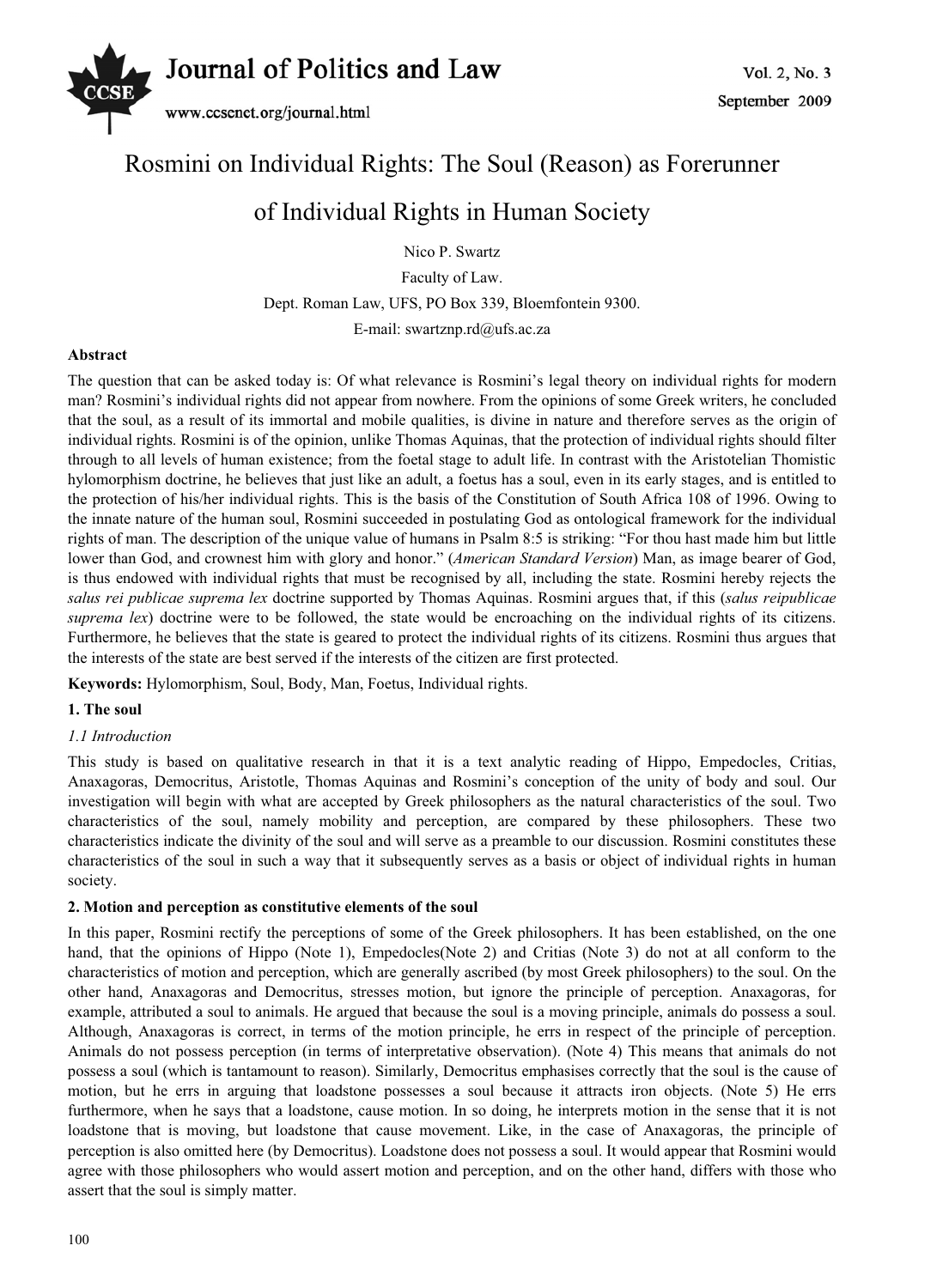#### **3. Man as composition of soul and body**

Rosmini deduced man as a composition of soul and body from Aristotle's doctrine of form/matter and actuality/potentiality. (Note 6) Matter can be analogous to potentiality, and form to actuality. Although a composition, Rosmini plays off the soul and body against each other. (Note 7) The finding was that the body is not the soul. It is matter (potentiality), while the soul is the form of the body (actuality). The soul is the first actuality of a natural body having in it the capacity of life. (Note 8) Rosmini says: "In the composite, soul is the form, body the matter of the human being." (Note 9) It means that the soul is not independent of the body. (Note 10) If the soul is a substance altogether different from the body, we cannot infer the death of the soul from the death of the body. (Note 11) Man (in the sense of a person or an individual) is not only soul and body, but soul and body combined. (Note 12) This means that were the question respecting man to be posed, namely: "What exists here?" the answer would not necessarily be, "A soul or body", but rather, "A person exists here." Similarly, we do not say, for example, "My thought believes", or, "My hand plays piano", but rather, "I believe," or, "I play."

#### **4. Divinity of man**

Having identified a single soul in man, we must investigate the divinity of man. Rosmini writes that a substance which has no bodily or material property is called 'spiritual' or spirit. The human soul, therefore, is a spirit. (Note 13)

The concept of spirituality naturally relates to immortality. The word "death" only has reference to a physical (natural) entity: "[…] it would be absurd to attribute it to what is not body." (Note 14) Since spirituality indicates non-corporeality, the former is not subject to death. Rosmini furthermore says, that the soul is spiritual and therefore immortal. (Note 15) Owing to the fact that man is a union of soul and body, and that the soul preponderates, it can be inferred that man is a divine being. (Note 16) The description of the unique value of humans in Psalm 8:5 is striking: "For thou hast made him but little lower than God, and crownest him with glory and honor." (*American Standard Version*)

In view of the divine nature of man, the soul is immortal and possess reason (interpretative observation, which is not present in animals or loadstones). (Note 17) Rosmini writes: "The infinite is found in man only by having recourse to [reason]." (Note 18) and consequently: "The very unity of [men] unites souls to themselves." (Note 19) On account of the soul's divine characteristics, man is considered to be a divine being.

#### **5. Human/foetal life**

Under influence of the hylomorphism doctrine, Thomas Aquinas denies that the soul (human life) begins at conception. This results in a debate with Rosmini.

#### *5.1 Debate between Rosmini and Aquinas on the different stages of human/foetal life: Rosmini in defence of individual right*

Thomas Aquinas argues that a foetus cannot be viewed as a human, since it does not possess a soul. He explains: "[This=human life] does not occur until the foetus has developed its brain and sensory systems to the point where it can support the distinctive intellectual capacities of a human being." (Note 20) His perception of when life begins is shaped by his view that material entities (humans) have life by virtue of the soul. He writes: "[Until] the foetus has a human soul, it is not a human being, no matter what the underlying biology looks like." (Note 21) Rosmini holds, on the other hand, that the foetus also possesses a (human) soul (from conception): "Primal, hidden, initial life [...] never perishes." (Note 22) Hereby Rosmini rejects Thomas Aquinas' argument that before a soul can exist, a foetal development should take place, according to which the vegetative soul portion expires and is followed by a more developed sensory (animal) soul portion that perishes, after which it culminates in a rational (intellectual) soul of man. According to Aquinas, only by the latter development stage, is there a human being, wherein the soul possesses a perfect body and developed brain with which to conduct life. (Note 23) Aquinas asserts that during the early stage of pregnancy (*anima vegetative* and the *anima sensitive*), the foetus does not have these characteristics (for example, a perfect body and developed brain). He writes that, if a body is not present, there is no soul and therefore there can be no human life. (Note 24) In other words: Before the rational soul (*anima rationalis*) can be created, the foetus will not have the ability to think. According to Aquinas, the foetus in the early stages of pregnancy is comparable to a plant or animal, and as such is not human. (Note 25) As mentioned previously, Rosmini acknowledges the existence of the soul from the beginning of the life of a foetus (that is, from conception) and is therefore, in his view, a human being. Rosmini thereafter emphasises the immortality of the soul (from foetal to adult stage). According to Thomas Aquinas the two preceding soul portions are mortal. Rosmini argues that the soul does not expire and that they are rather in "[…] a harmonious stimulation in a perpetual cycle." He therefore writes: "[…] the soul is immortal because life cannot lack life." (Note 26) Since Rosmini is afraid that he will end up with the same dilemma as Aquinas, he emphasizes that the sensory element (animal) soul portion is absorbed by the rational (intellectual soul) and that the latter furthermore preponderates. Hereby Rosmini again emphasises the unity of the human soul (as mentioned in paragraph 3) and also believes that different soul portions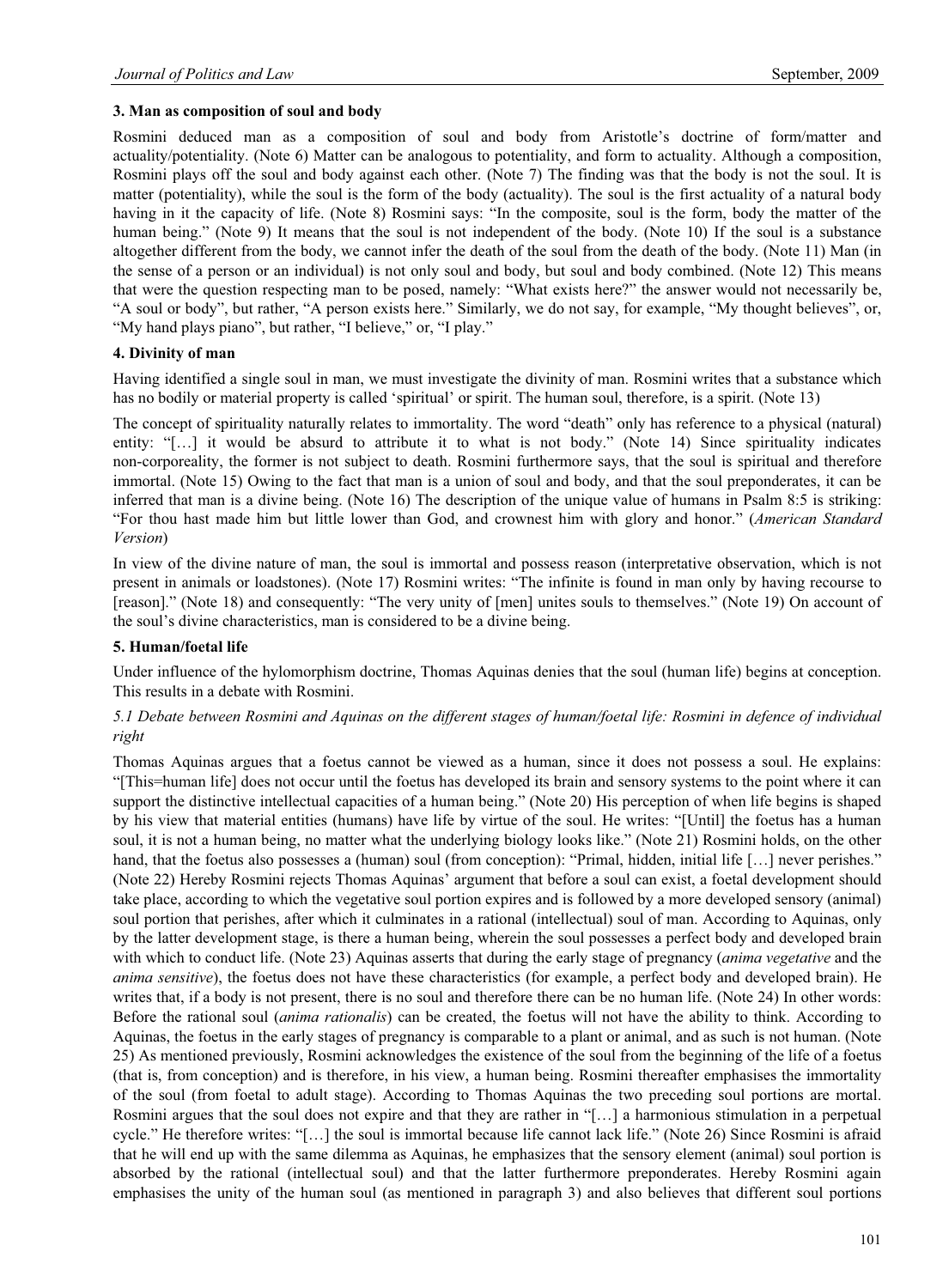never exist: "the soul is one in each human being," (Note 27) and argues further: "[…] the unity of the soul disposes of the error requiring simultaneously three souls, animal, sensitive and intellective, which certain authors [such as Thomas Aquinas] have endeavoured to posit in human beings." (Note 28) Rosmini says regarding the Aristotelian Thomistic hylomorphism doctrine: "Even granted the existence in human beings of a principle of vegetation and sensation distinct from myself, this principle would not be the human soul, but something different from it." (Note 29)

Rosmini thus acknowledges the existence of a single soul that shows development until man's eventual birth.

Thomas Aquinas consequently argues that it is impossible for the rational soul to be created in man at the moment of conception. He asserts that God would not want a foetus to have an innate rational soul. God would only create the soul in man when the foetus has sufficiently developed. (Note 30) The question that can be asked is: At what point does this occur? According to Aquinas, the foetus is sufficiently developed during mid-pregnancy, that is, the twentieth week of pregnancy. At this point it has a perfect body and developed brain: This is 40 days for men and 90 days for women. The rational soul is only implanted at these respective times in the different sexes. (Note 31) At these respective times, the foetus will have sufficiently developed in Thomistic terms and can therefore be viewed as a human being. (Note 32) It is during the late stage of pregnancy, that is, after the twentieth week of pregnancy (ensouling), that one has to do with a human being, and abortion is stimulated by ethical considerations. According to this, abortion is criminalised and the taking of a human life is an encroachment of individual rights and tantamount to murder. (Note 33) Thomas Aquinas thus asserts that abortion during the early stage of pregnancy is permissible, but not during and after the twentieth week of pregnancy. In relation to the Thomistic distinction between the early and late stage of pregnancy, Thomas Aquinas debates with Rosmini and causes a violation of the individual right of the foetus by allowing abortion in the early stage of pregnancy. Despite Rosmini's disapproval thereof, Thomas Aquinas' approach was accepted in South Africa's *Choice on Termination of Pregnancy Act 92 of 1996*.

Obviously, Rosmini views man, as well as the foetus, as an intellectual (rational) being. Rosmini therefore states that the Thomistic distinction between the early and late beginning of life is spurious and should be regarded as of lesser importance. Despite Rosmini's association with the Church *magisterium*, which is silent on the subject of at which moment life begins, Rosmini argues, as do the majority of Catholics, that an actual person exists from the moment of conception. The Church *magisterium* views the foetus as a gift from God to mankind. On the basis of this God-given gift, the foetus must consequently be endowed with divine characteristics, even from the moment of conception. This therefore involves that the foetus also has individual rights during the stage of conception, which according to Article 11 (the right to life) of the Constitution of South Africa, act 108 of 1996, must be respected by all. According to this, performing an abortion (regardless at which stage of pregnancy) can therefore be considered a violation of the individual rights of the foetus.

#### **6. Nasciturus fiction**

Rosmini faces a dilemma. He desires to ascribe legal subjectivity (legal personality) to the foetus, but is prevented from doing this by South African common law, since a legal subject in the legally technical sense refers to someone that is endowed with rights and obligations. (Note 34) This means that, despite the fact that the foetus is an intellectual and rational being and thus has a soul, it still does not have legal subjectivity (legal personality). In terms of the South African common law, the legal subjectivity of a natural person only begins at birth. An unborn child is, for the purposes of the law, not a legal subject, since it has not yet been born. (Note 35) Rosmini's dilemma is, however, solved by a legal institution, the *nasciturus fiction*, of South African law. According to Judge Hiemstra, the *nasciturus fiction* in the case of *Pinchin v Santam Insurance Co. Ltd*. (Note 36) involves that the foetus can be viewed as a living being (born) [regardless of the stage of pregnancy], if it is in the foetus' interest or to its advantage. (Note 37) This finding by the judge implies that Thomas Aquinas' distinction between early and late pregnancy can be dispensed with, and that in both stages of pregnancy (early and late) the foetus should be endowed with legal subjectivity. The thought can be rounded off as follows: When the foetus is born alive, it will be to his/her advantage. According to this, the foetus not only benefits by virtue of the *nasciturus fiction*, but, just like every other person, is also entitled to the protection of his/her individual right, namely his/her right to life (as guaranteed by Article 11 of the South African Constitution 108 of 1996).

Owing to the *nasciturus fiction,* the foetus will have subjective rights, provided it is to his/her advantage. But what if this provision is not met? Does this mean that the foetus' subjective right is denied? If that is the case, Thomas Aquinas' argument that the foetus is a plant (*anima vegetativa*) or animal (*anima sensitiva*) in the early stage of pregnancy, would be correct. The result hereof is that the foetus is not a legal subject, and therefore does not have individual rights. His/her individual right (the right to life) can thus, according to Thomas Aquinas and the South African common law, be encroached upon. On these grounds, Rosmini can argue that the prescriptions of the *nasciturus fiction* should be expanded—not only to the point where it is entitled to an advantage, but also if there is no material benefit for him/her. Rosmini thus pleads that South African common law should coincide with the Constitution.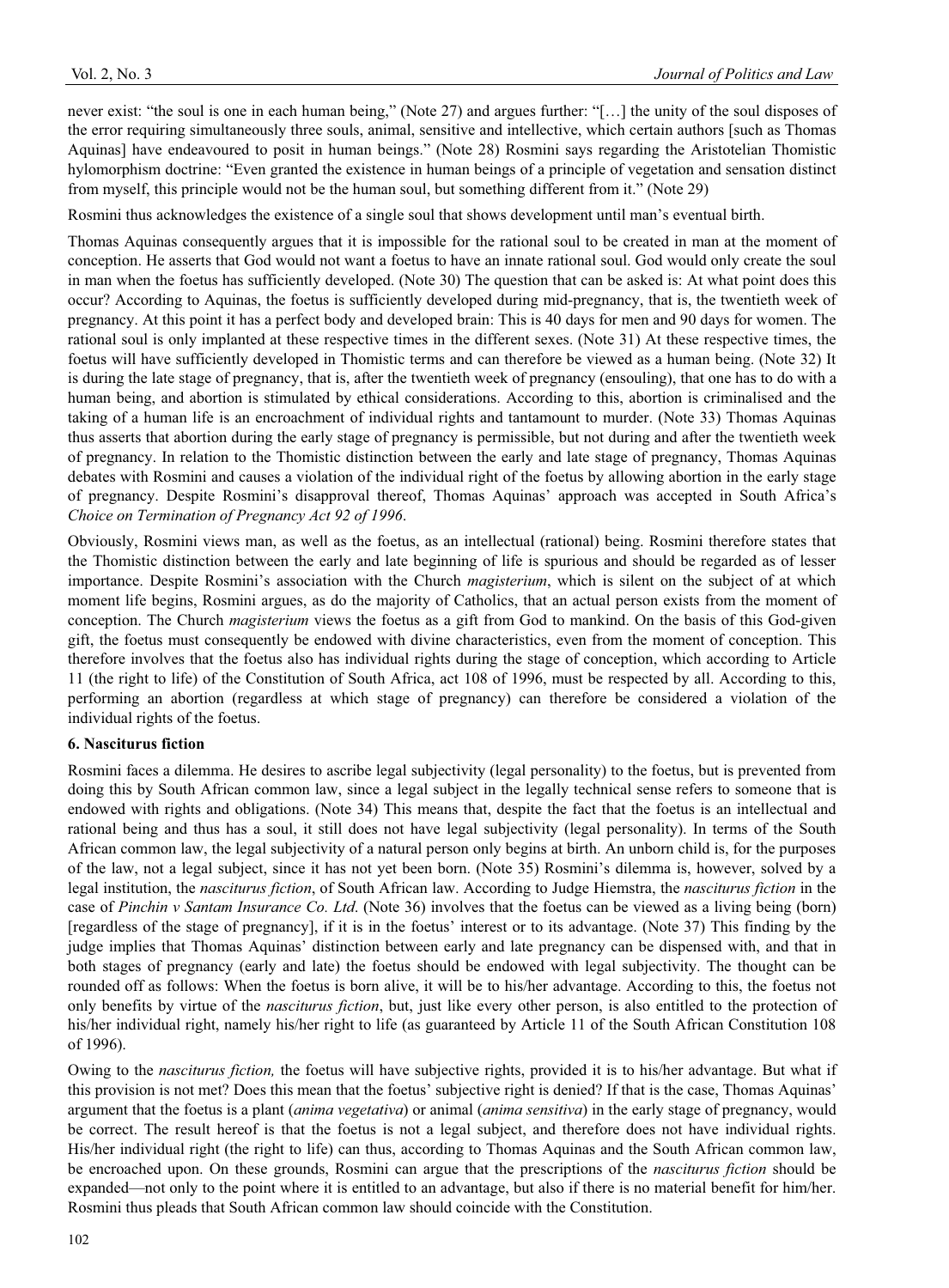### **7. Constitutional protection**

From the debate between Rosmini and Aquinas, and the former's approach being superior, we can reach the conclusion that a foetus, despite the lack of legal subjectivity (according to the South African common law), is also a person. On this foundation, Rosmini has made a study for the protection of individual rights for all (including the foetus) possible.

The requirements of the moral law, which issues from the natural law, involve that one does not do to others that which one does not want done to oneself. The fact that you as an adult were not aborted when you were an foetus (embryo) signifies that you should do the same for your unborn baby. The inalienable right to life must be acknowledged and respected by both the state and the courts. Among these inalienable rights are each individual's right to life and physical integrity from the moment of conception until death. As soon as the state denies or deprives a certain category of human beings protection, it denies the equality of all before the law, which is guaranteed in terms of Article 9 of the *Constitution of South Africa* 108 of 1996. In terms of Article 9(3) of the Constitution, the state will thus be unfairly discriminating against the foetus if it does not protect the foetus' right to life. In this regard Article 9(3) says that the state would: "[…] unfairly discriminate directly or indirectly against anyone on one or more grounds, including […] age [...] and birth," if it did not guarantee the foetus' right to life in terms of the Constitution. In my opinion, Rosmini could argue that the requirements of the *Choice on Termination of Pregnancy Act* 92 of 1996 should not be complied with, since it undermines the equality principle of the Constitution. After all, Article 2 of the Constitution expresses the principle of constitutional supremacy. Article 8 of the Constitution also stipulates that the *Bill of Rights* of the Constitution supersedes all legislation (including the *Choice on Termination of Pregnancy Act*). This approach is supported by the court case *Executive Council of the Western Cape Legislature v President of the Republic of South Africa* 1995 (4) SA 877 (CC), in which it was determined: "Any law or conduct that is not in accordance with the Constitution […] will therefore not have the force of law." (Note 38) In view of this, the South African Constitution is the best guarantee for the protection and preservation of individual rights. The Constitution should, in my opinion, declare the *Choice on Termination of Pregnancy Act* unconstitutional.

#### **8. Man and the State**

The practical implication of Rosmini's basic legal doctrine involves that man must be endowed with fundamental rights, from the foetal stage of pregnancy to adulthood. On the basis of this, man may not be deprived of individual rights. (Note 39) The Church *magisterium,* in the *Declaration on Procured Abortion,* and Tertullian confirms that the foetus: "[…] would never be made human if it were not human already." (Note 40)

The person as an intellectual being possesses a soul (reason) (paragraph 4) and, by virtue of this, is viewed as a carrier of individual rights. According to this, man as an intellectual (divine) being, is endowed with moral dignity. He must be respected, since man is the image bearer of God. This divine intellect, or reason, is constitutive of the dignity of man. (Note 41) By virtue of this dignity, man possesses a fundamental individual right, that may not be encroached upon, even by the state. Rosmini writes: "The State, for example, cannot absorb the inalienable rights proper to persons, nor can it be considered as more than its individual members in such a way that persons can be sacrificed for the sake of society." (Note 42) Further, he says: […] not a single right of individual citizens […] can be sacrificed for the sake of the public good […]." (Note 43) On account of these quotations of Rosmini, there cannot be complied with the doctrine *salus rei publicae suprema lex*. The doctrine *salus rei publicae suprema lex* is totalitarian in nature and leads to a belittlement of man, since Thomas Aquinas writes that the individual subject to the state. (Note 44) This means that the *salus rei publicae suprema lex* doctrine which Thomas Aquinas obviously supports, approves the state's power to infringe upon the individual rights of its citizens. The approach is demonstrated in the light of the following references: In terms of the court case *S v Essop and Others*(Note 45), the *salus rei publicae suprema lex* doctrine is explained as follows: "The safety of the State is the supreme law of a state." This maxim is also mentioned elsewhere in judicature, for example, *Africa v Boothan* (Note 46) and *S v Baker*, *S v Doyle*. (Note 47) The source *Latin for Lawyers* explains it this way: "[The] welfare of the people, or of the public, is supreme law," (Note 48) and further says: "[This] phrase is based on the implied assent of every member of society, that his own individual welfare shall, in cases of necessity, yield to that of the community; and that his property, liberty, and life shall, under certain circumstances, be placed in jeopardy or even sacrificed for the public good." (Note 49)

Basic individual rights are described as unassailable. Yet, the principle, *salus rei publicae suprema lex*, implies that the government authority can utilise all the means at its disposal to overcome any threat to the security of the state, even if individual rights are thereby sacrificed. This principle is supported by Judge Rose-Innes in *Krohn v Minister of Defence and Others:* (Note 50): "[...] but there is an inherent right in every state, as in every individual, to use all means at its disposal to defend itself when its existence is at stake; when the force upon which the courts depend and upon which the constitution is based, is itself challenged. Under such circumstances the state may be compelled by necessity to disregard for a time the ordinary safeguards of liberty in defence of liberty itself, and to substitute for the careful and deliberate procedure of the law a machinery more drastic and speedy in order to cope with an urgent danger." Rosmini, on the other hand, opine (in contradiction to *salus rei publicae*) that the right of the individual is very important and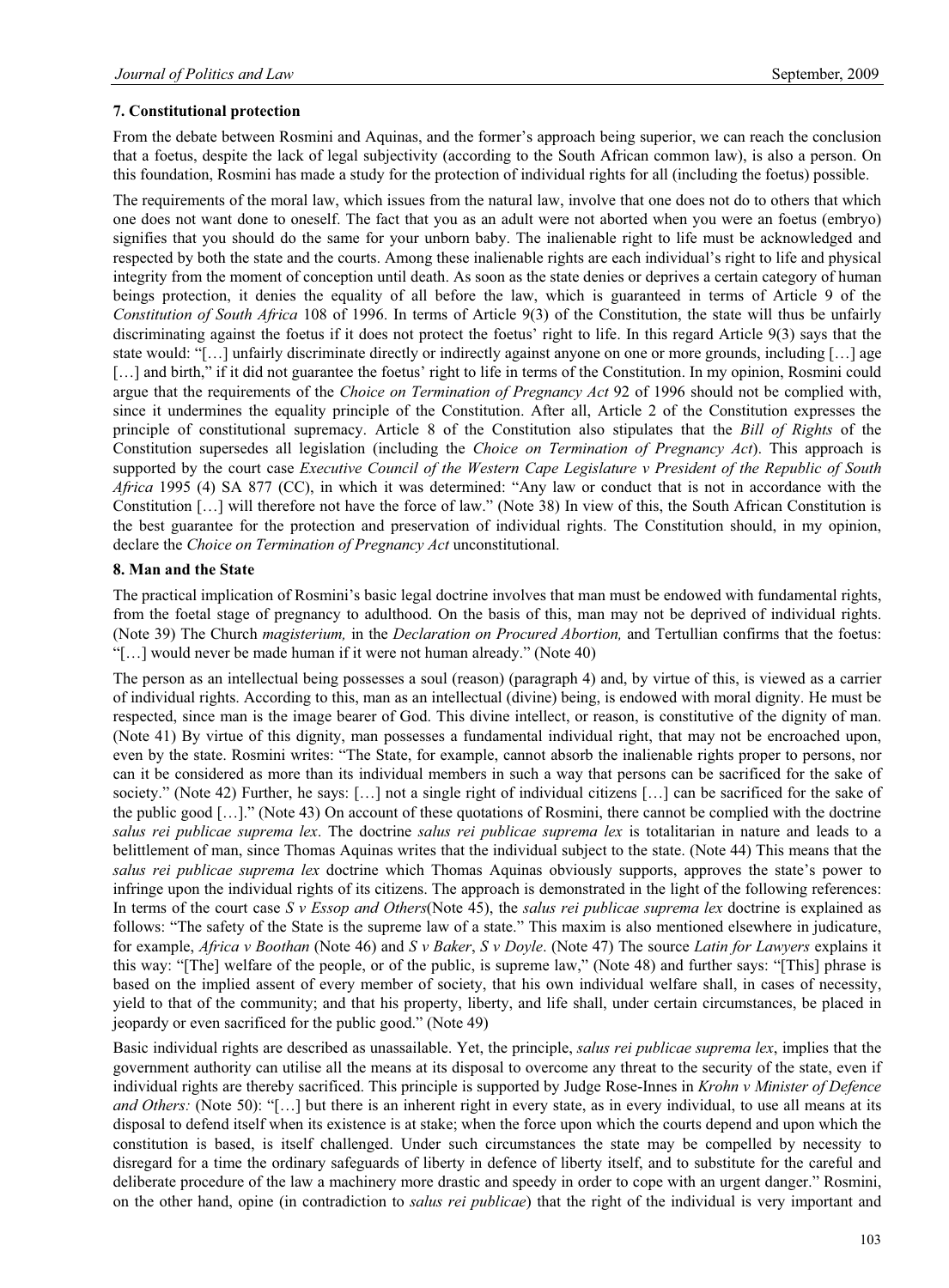must therefore be protected up to the point where the interests of the community prevail (since its existence is threatened). After all, the individual's right would not be able to keep existing, if the society in which he exercises that right, were to perish. Rosmini puts it this way: "[…] society must prefer not to do harm to a private individual even for the sake of obtaining the safety of all the others. Conversely, it cannot do some good to the individual unless this good comes about without any damage or diminution of public good." (Note 51)

The general legal feeling is that a balanced relationship must be maintained between individual rights and state security (*salus rei publicae*). However, this does not seem to be the case with Rosmini and Thomas Aquinas. The former tends to give preference to the individual over the state: "Not a single right of individual citizens […] can be sacrificed for the sake of the public good," (Note 52) while the latter is in favour of the interests of the individual being subject to the state: "[…] the individual as subordinate to the [state]." (Note 53)

#### **9. Conclusion**

The message is directed to those individuals who are responsible for the formulating of the conscience and public opinion, namely scientists, physicians, jurists and politicians. They should support the South African Constitution, which is the best guarantee for protection and preservation of individual rights (of the foetus and the adult), and undo the shortcomings which handicap it, so that the practical implications of Rosmini's Christian view of individual rights can be highlighted in reference to the South African Constitution. It stands to reason that Rosmini's treatment of individual rights can be viewed as a precursor of the South African Constitution. The Bill of Rights, in the Constitution, finds support in Rosmini's treatment of individual rights. If Aquinas had been in possession of the facts about embryology, he would have had a totally different view of the beginning of biotic life. Regarding embryology, he was completely influence by Aristotle. As for the distinction between the early and late beginning of life and Aquinas' choice respecting the former, and also because of his (Thomas Aquinas') totalitarian view of the state, the debate between him and Rosmini resulted.

#### **References**

Africa v Boothan. (1958). 2 SA 459 (A).

Aquinas, T. *Summa Contra Gentiles*.

Aquinas, T. *Summa Theologiae*.

Aristotle. *De Anima*.

Currie, I. *et al*. (2005). *The Bill of Rights Handbook*. Fifth Edition. Juta and Company Ltd.

Congregation of the Doctrine of the Faith. (1987). *Instruction on respect for human life in its origin and on the dignity of procreation*. St. Paul Publications: Africa.

Davel, C.J. (2000). *Introduction to Child Law in South Africa*. Lansdowne: Juta.

D'Entréves, A.P. (1965). *Aquinas. Selected Political Writings*. Translated by J.G. Dawson. Basil Blackwell: Oxford.

Haldene, J. *et al.* (2003). *Aquinas on Human Ensoulment, Abortion and the Value of Life*. American Conference of Governmental Industrial Hygienists. British Institute of Philosophy. Royal Institute of Philosophy. The Journal of the British Institute of Philosophical Studies. London: McMillan.

Hicks, R.D. (1907). *Aristotle. De Anima*. London: Cambridge University Press.

*Krohn V Minister of Defence* and Others 1915 AD 191.

*Latin for Lawyers*. (1937). 2nd Edition. London: Sweet and Maxwell.

Neethling, J. *et al.* (2006). *Law of Delict*. Fifth Edition. Lexisnexis Butterworths: Durban.

Pasnau, R. (2002). *Thomas Aquinas on Human Nature. A Philosophical Study of Summa Theologiae 1a 75-89.* Cambridge University Press: The Edinburgh Building.

*Pinchin v Santam Insurance Co. Ltd.* 1963 2 SA 254 (W)

Pliny. *Hist. Nat*. bk. 12[11].

Rosmini, A. (1991). *Anthropology as an Aid to Moral Science*. Translated by D. Cleary and T. Watson. England: Rosmini House, Durham.

Rosmini, A. (1993b). The Philosophy of Right. Rights of the Individual. England: Rosmini House, Durham.

Rosmini, A. (1996). The Philosophy of Right. *Rights in Civil Society*. Translated by D. Cleary and T. Watson. England: Rosmini House, Durham.

Rosmini, A. (1999). (vol. 1). Psychology. *Essence of the Human Soul*. Translated by D. Cleary and T. Watson. England: Rosmini House, Durham.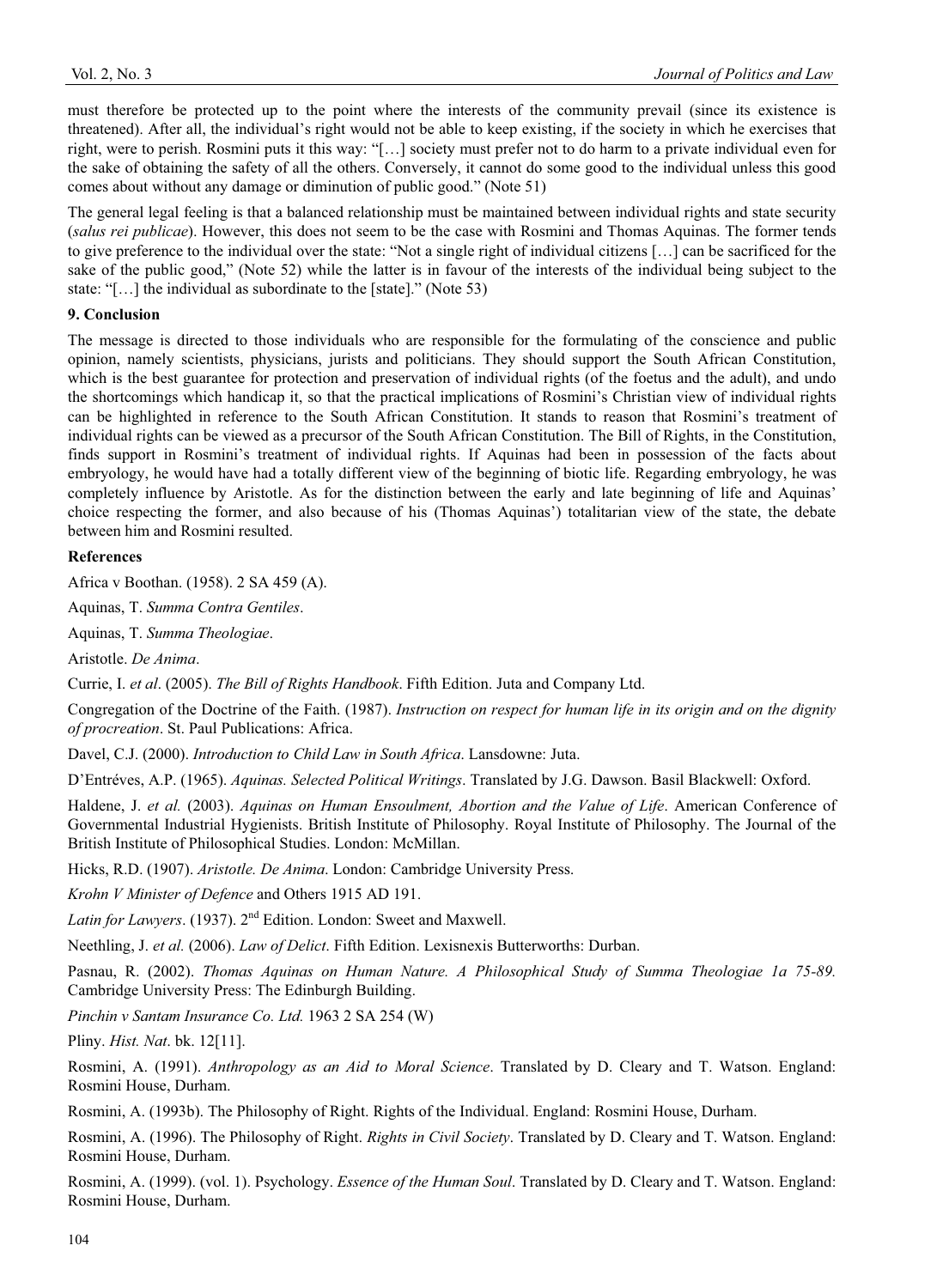Rosmini, A. (1999). (vol. 2). Psychology. *Development of the Human Soul*. Translated by D. Cleary and T. Watson. England: Rosmini House, Durham.

Rossouw, P. (1960). *Die Vitaliteit van die Gesagsbegrip van Thomas Aquinas*. D. Phil proefskrif: Bloemfontein: UOVS.

*S v Baker, S v Doyle* 1965 1 SA 821 (W).

*S v Essop and Others* 1973 2 SA 815 (T).

Steel, C.G. (1978). *The Changing Self: A Study on the Soul in later Neoplatonism: Iamblichus, Damascius and Priscianus*. Verhandelingen van de Koninklijke Academie voor Wetenschappen, Letteren en schone Kunsten van Belgie, KLasse der letteren nr. 85. Katholieke Universiteit te Leuven. Brussel: AWLS.

Tertullian. *Apologeticum*.

Tertullian. *De Anima*.

#### **Notes**

Note 1. De Anima 405a 12-405b 8. To Hippo the soul is water. The reason for this is that in all living beings semen is wet/damp. Semen is to him the undeveloped soul.

Note 2. Note. Aristotle. De Anima xxi; De Anima 404a 19-404b 15. Empedocles seeks the existence of the soul in air, earth, water and fire, which are the origins of the vital functions. He undermines the element of perception (senses) and feels that this element is imperfect. He also disregards the element of motion. Empedocles rather constitutes the soul in the element of blood.

Aristotle. De Anima xxiv. "Thus, then, we perceive like by like, the four elements of all things air, earth, fire and water, because air earth, fire and water are present in our bodies. Blood is the most perfect mixture of these four elements and to this blood where it is purest, viz. about the heart, he attributed thought."

Note 3. De Anima 405a 12-405b 8. Critias agrees with Empedocles against Hippo when he says that the soul is blood. He differs from Empedocles though, in the sense that he does not include earth in the composition of the distinct components for the formation of blood. Moreover, his opinions show parallels to those of Empedocles

Note 4. De Anima 404a 19-404b 15.

Note 5. De Anima 405a 12-405b 8.

Note 6. Rosmini, Development (1999 (vol. 2)) 47.

Aristotle, De Anima 412a 5-20.

Note 7. Rosmini, Development (1999 (vol. 2)) 12-13.

Note 8. De Anima 412a 22-412b 21.

Note 9. Rosmini, Essence (1999 (vol. 1)) 115.

Note 10. De Anima 414a 14-414b 10.

Note 11. Essence (1999 (vol. 1)) 85.

Note 12. Thomas Aquinas, Summa Theologiae 1a, q. 75, a. 4. "[Hominem] nec aliam solam, nec solam corpus, sed animam simul et corpus esse arbitrator."

Note 13. Rosmini, Essence (1999 (vol. 1)) 85.

Note 14. Essence (1999 (vol. 1)) 85.

Note 15. Essence (1999 (vol. 1)) 85.

Note 16. Rosmini supposes that the good (the divine nature of the man), will eventually prevail over the physical (natural), and that man thus has participation with God, the highest Being. The idea shows parallels to the Thomistic analogia entis and participation doctrine.

Note 17. Aristotle, De Anima 415a 8-415b 5.

Note 18. Essence (1999 (vol. 1)) 123.

Note 19. Essence (1999 (vol. 1)) 123, voetnoot 109.

Note 20. Thomas Aquinas, Summa Contra Gentiles II. 89. 1737

Pasnau, Aquinas on Human Nature (2002) 108.

Note 21. Aquinas on Human Nature (2002) 109.

Parallel reading: Thomas Aquinas, Summa Theologiae 1a, q. 75, a. 5.